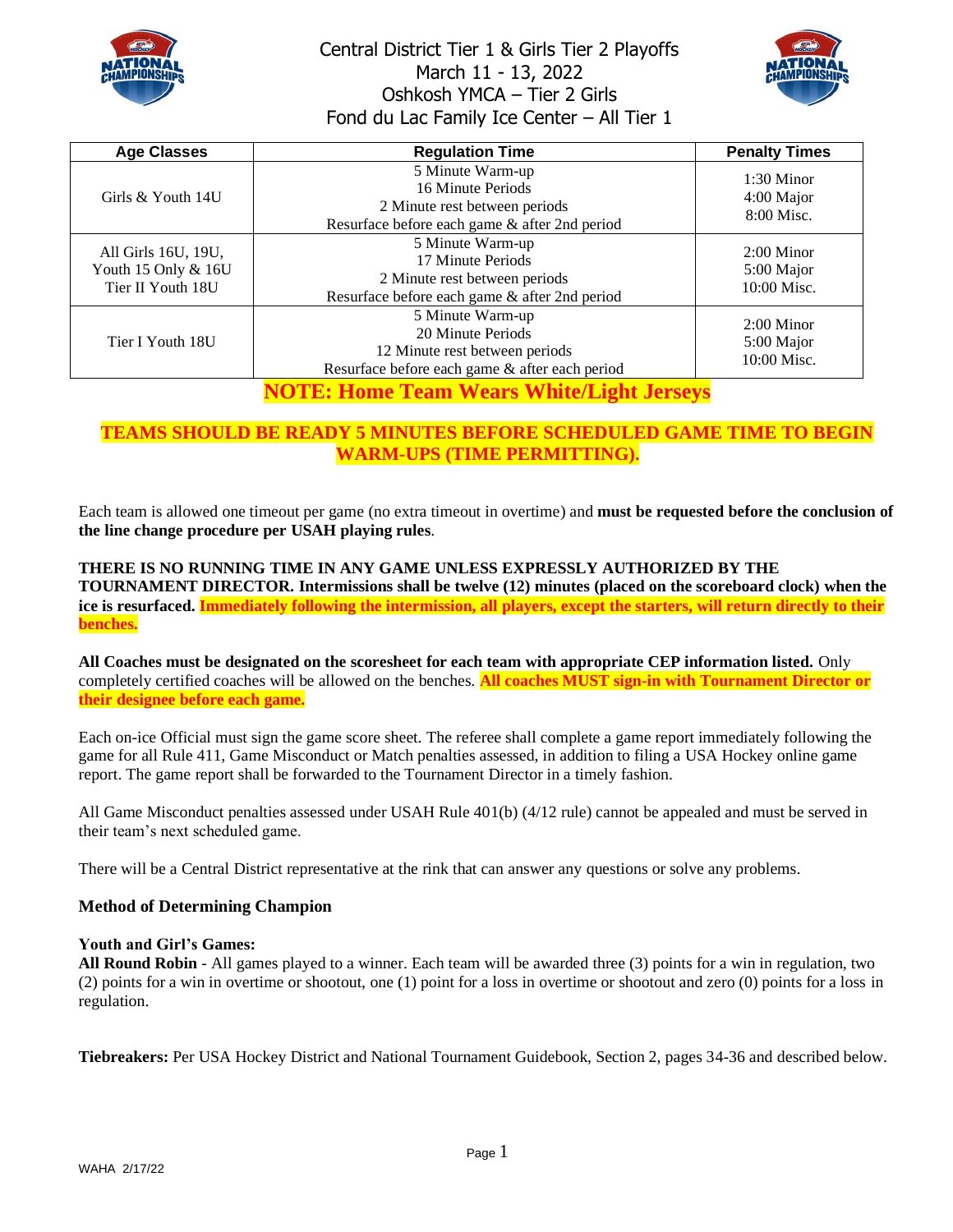



# Overtime Procedures

## **All Youth and Girl's – All Formats**

### **1. All Games Played to a Winner**

If the game is tied following regulation play, one five (5) minute sudden-death overtime period shall be played. At the completion of the third period, the tied teams shall receive a two (2) minute rest period. Teams will remain on the ice. Teams shall switch ends. Overtime shall be played 5-on-5 (five skaters plus a goalkeeper). If the score is tied at the end of the five (5) minute sudden-death overtime period, there shall be a shootout. The winner of the shootout will be credited with one additional goal in the final score

#### **2. Shootout Procedures**

The shootout will be conducted as follows:

- A shootout is defined as a player attempting to score a goal and the opposing goalkeeper attempting to stop the shooter from scoring the goal.
- The home team shall have the choice whether his/her team will shoot first or second.
- All goalkeepers and all players from both teams listed on the official game sheet shall be eligible to participate in the shootout.
- The goalkeepers will defend the net they were defending in the  $3<sup>rd</sup>$  period.
- Any player whose penalty had not been completed when the overtime period ended or who receives a penalty during a shootout procedure is not eligible to participate in any portion of the shootout procedure(s) and must remain in the penalty box.
- The shootout procedure shall begin with five (5) different individual shooters from each team taking alternate shots. The players do not need to be named beforehand.
- The goalkeepers from each team may be changed after each shot.
- The players of both teams will take the shots alternately until a decisive goal is scored. The remaining shots will not be taken.
- If after the shootout, the shootout score is still tied, there will be a sudden death shootout.

### **3 Sudden Death Shootout**

The sudden death shootout will be conducted as follows:

- A sudden death shootout is defined as each team attempting a shot. Should one team be successful and the other team not, the successful team shall win the shootout.
- Teams shall shoot in the same order in the sudden-death shootout as they did during the original previous round shootout.
- Teams will select their shooters to participate in any order in the sudden death shootout, whether or not they shot in the previous round. The last player in the first-round of the shootout may be the first player in the sudden death shootout.
- Players in a sudden death shootout shall not be allowed to take another shot until four different individual teammates have completed their attempts.
- All goalkeepers and all players from both teams listed on the official game sheet shall be eligible to participate in the shootout.
- Any player whose penalty had not been completed when the overtime period ended or who receives a penalty during a shootout procedure is not eligible to participate in any portion of the shootout procedure(s) and must remain in the penalty box.
- The goalkeepers from each team may be changed after each shot.
- The official scorekeeper shall record all shots taken indicating the players, goalkeepers and goals scored.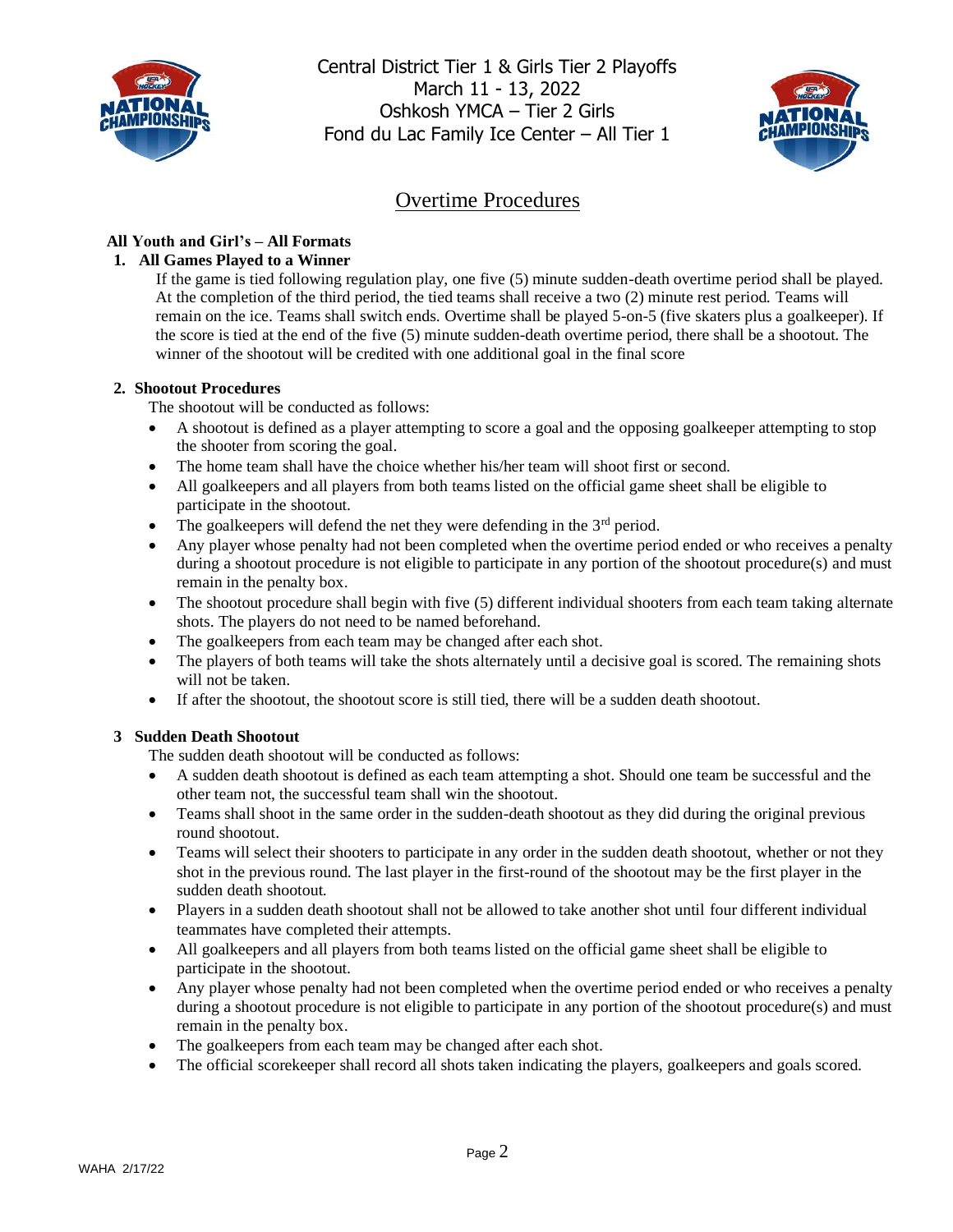



# Tiebreaker Rules

(From USA Hockey District and National Tournament Guidebook, pages 34-36) If two or more teams have an equal number of points, their position in the standings shall be determined by the following tie-breaking rules listed below. If at any point during the application of the tie-breaking rules, any or all the teams can be seeded higher or lower than the other teams, the seeded teams will be placed in their position in the standings and the tie-breaking process will begin at Step 1 for any teams that remain tied.

*Note: If all tied teams have not played each other, the tie-breaking process will begin at Step 2.* 

The tiebreaker rules are as follows:

- 1. The results of only the head-to-head games played between the tied teams in the following order:
	- a. Most points earned.
	- b. Most total wins (whether in regulation, overtime and shootout).
	- c. Most regulation wins.
	- d. Differential Subtracting goals against from goals for in these games, the positions being determined in order of the greatest surplus. A maximum goal differential of plus or minus eight (8) per game will be used in tiebreaking rules.
	- e. Quotient Dividing the goals for by the goals against in these games, the positions being determined in order of the greatest quotient. If a game has a goal differential of more than eight (8) goals, the goals for will be decreased until there is a maximum of eight (8) more than goals against in a given game prior to dividing (i.e. 10-1 game would use 9-1 for purposes of quotient). A quotient involving dividing by zero (0) has higher standing than a quotient from dividing by any number other than zero. Where two or more teams have no goals against and the quotient tie-breaker is required, the teams shall be ranked high to low in descending order of "goals for."
	- f. Most periods won In the games played by each tied team, points will be awarded for each regulation period won (2 points) and for each regulation period tied (1 point). Positions shall be in the order of highest point total.
- 2. If after applying the formulas of 1 a, b, c, d, e, or f the tie still exists, the results of all the games played by the teams tied in the following order:
	- a. Most total wins (whether in regulation, overtime, and shootout).
	- b. Most regulation wins.
	- c. Differential Subtracting goals against from goals for in these games, the positions being determined in order of the greatest surplus. A maximum goal differential of plus or minus eight (8) per game will be used in tiebreaking rules.
	- d. Quotient Dividing the goals for by the goals against in these games, the positions being determined in order of the greatest quotient. If a game has a goal differential of more than eight (8) goals, the goals for will be decreased until there is a maximum of eight (8) more than goals against in a given game prior to dividing (i.e. 10-1 game would use 9-1 for purposes of quotient). A quotient involving dividing by zero (0) has higher standing than a quotient from dividing by any number other than zero. Where two or more teams have no goals against and the quotient tie-breaker is required, the teams shall be ranked high to low in descending order of "goals for."
	- e. Most periods won In the games played by each tied team, points will be awarded for each regulation period won (2 points) and for each regulation period tied (1 point). Positions shall be in the order of highest point total.